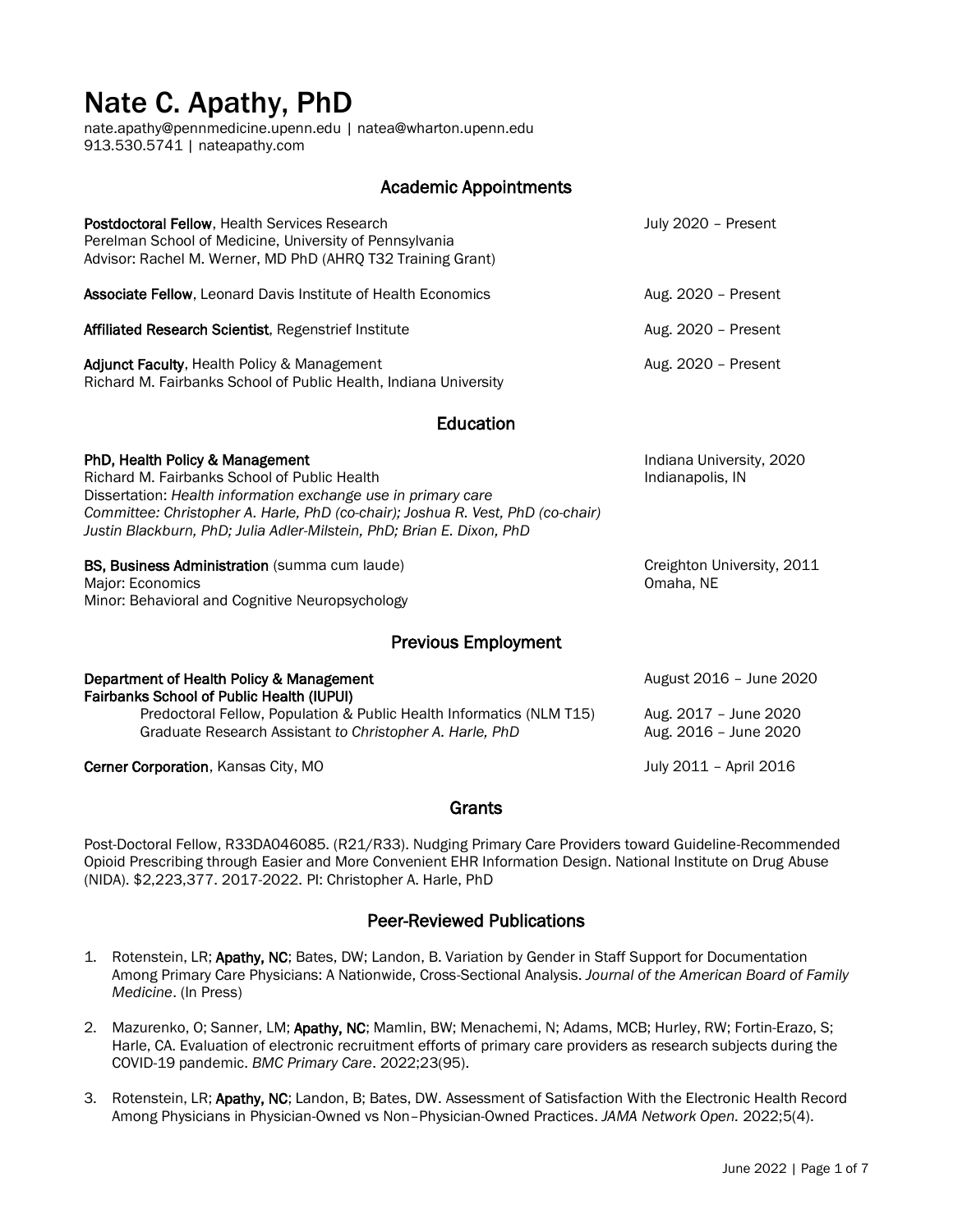- 4. Apathy, NC; Hare, AJ; Fendrich, S; Cross DA. Early Changes in Billing and Notes after the Evaluation and Management Guideline Change. *Annals of Internal Medicine.* 2022;175(4).
- 5. Apathy, NC; Holmgren, AJ; Werner, RM. Growth in health information exchange with ACO market penetration. *American Journal of Managed Care.* 2022;28(1).
- 6. Nguyen, OT; Turner, K; Apathy, NC; Magoc, T; Hanna, K; Merlo, LJ; Harle, CA; Thompson, LA; Berner, ES; Feldman, SS. Primary care physicians' electronic health record proficiency and efficiency behaviors and time interacting with electronic health records. *Journal of the American Medical Informatics Association.* 2022;23(2).
- 7. Werner, RM; Templeton, Z; Apathy, NC; Skira, MM; Konetzka, RT. Trends in post-acute care in US nursing homes: 2001 to 2017. *Journal of the American Medical Directors Association*. 2021;22(12).
- 8. Apathy, NC; Holmgren, AJ; Adler-Milstein, J. A Decade Post-HITECH: Critical Access Hospitals have EHRs but Struggle to Keep Up with Other Advanced Functions. *Journal of the American Medical Informatics Association.*  2021;28(9).
- 9. Apathy, NC; Vest, JR; Adler-Milstein, J; Blackburn, J; Harle, CA. Practice and market factors associated with provider volume of health information exchange. *Journal of the American Medical Informatics Association.* 2021;28(7).
- 10. Baxter, SL; Apathy, NC; Cross, DA; Sinsky, C; Hribar, ME. Measures of electronic health record use in outpatient settings across vendors. *Journal of the American Medical Informatics Association.* 2021; 28(5).
- 11. Taylor, HL; Apathy, NC; Vest, JR. Health information exchange use during dental visits. *AMIA Annual Symposium Proceedings.* 2020 Nov. *Student Paper Competition Finalist*
- 12. Apathy, NC; Everson, J. High rates of partial participation in the first year of the Merit-Based Incentive Program. *Health Affairs*. 2020;39(9).
- 13. Apathy, NC; Harle, CA; Vest, JR; Morea, JG; Menachemi, N. Use of electronic health records on days off: Comparing physicians to other EHR users. *Journal of General Internal Medicine*. 2020;36(4).
- 14. Holmgren, AJ; Apathy, NC. Evaluation of Prescription Drug Monitoring Program Integration With Hospital Electronic Health Records by US County-Level Opioid Prescribing Rates. *JAMA Network Open.* 2020;3(6).
- 15. Holmgren, AJ; Apathy, NC; Adler-Milstein, J. Barriers to Hospital Public Health Reporting and Implications for the COVID-19 Pandemic. *Journal of the American Medical Informatics Association.* 2020;27(8).
- 16. Apathy, NC; Holmgren, AJ. Opt-in consent policies: potential barriers to hospital health information exchange. *American Journal of Managed Care*. 2020;26(1).
- 17. Comer, AR; Apathy, NC; Waite C; Bestmann Z; Bradshaw J; Burchfield E; Harmon B; Legg R; Meyer S; O'Brien P, Sabec M; Sayeed J; Weaver A; D'Cruz L; Bartlett S; Marchand M; Zepeda I; Finnell, JT; Grannis, S; Silverman, RD; Embi, PJ. E-scooters: Assessing the Threat to Public Health and Safety in Setting Policies. *Chronicles of Health Impact Assessment.* 2020;5(1).
- 18. Holmgren, AJ; Apathy, NC. Hospital adoption of API-enabled patient data access. *Healthcare: The Journal of Delivery Science and Innovation.* 2019;8.
- 19. Balio, CP; Apathy, NC; Danek, R. Health information technology and accountable care organizations: synthesis of the literature and future directions. *eGEMs (Generating Evidence & Methods to improve patient outcomes).* 2019;7(1):24.
- 20. Apathy NC; Yeager VA. Examining Training Motivations Among Public Health Workers. *Journal of Public Health Management and Practice*. 2019;25(2), Public Health Workforce Interests and Needs Survey 2017: S157–65.
- 21. Harle, CA; Apathy, NC; Cook, RL; Danielson, EC; Dilulio, J; Downs, SM; Hurley, RW; Mamlin, BW; Militello, LG; Anders, S. Information Needs and Requirements for Decision Support in Primary Care: An Analysis of Chronic Pain Care. *AMIA Annual Symposium Proceedings.* 2018 Nov.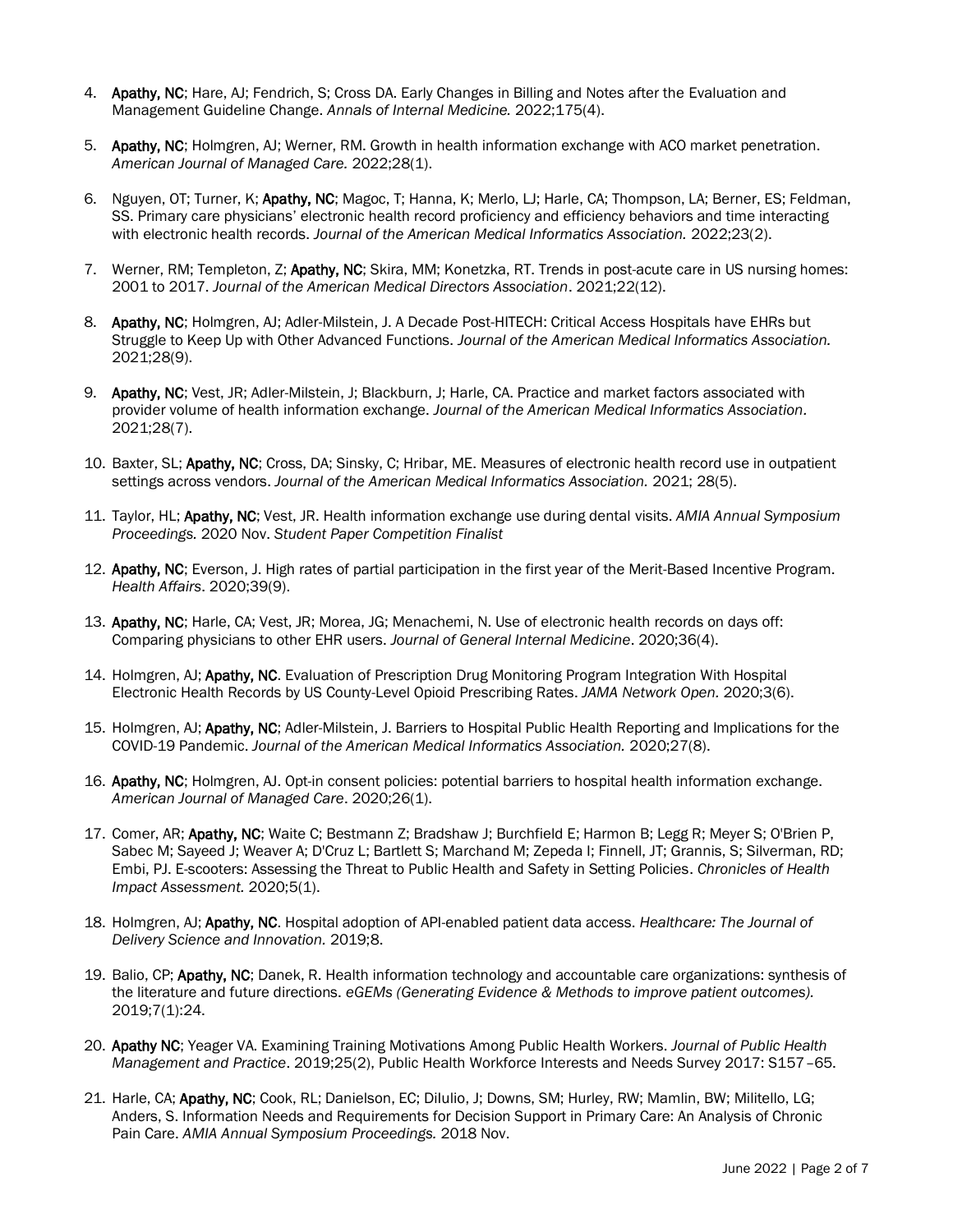- 22. Apathy, NC; Menser, T; Keeran, L; Ford, EW; Harle, CA; Huerta, TR. Trends and gaps in awareness of direct-toconsumer genetic tests from 2007-2014. *American Journal of Preventive Medicine.* 2018 Jun 1;54(6).
- 23. Mosa, AS; Yoo, I; Apathy, NC; Ko, KJ; Parker, JC. Secondary Use of Clinical Data to Enable Data-Driven Translational Science with Trustworthy Access Management. *Missouri Medicine*. 2015;112(6)

## Research in Progress

Apathy, NC; Hare, AJ; Fendrich, S; Cross DA. I Had Not Time to Make it Shorter: An exploratory analysis of how physicians reduce note length and time in notes. (Under Review)

Apathy, NC; Rotenstein, LR; Bates, DW; Holmgren, AJ. Documentation dynamics: Note composition, burden, and physician efficiency. (Under Review)

Apathy, NC; Sanner, LM; Adams, MCB; Mamlin, B; Grout, R; Fortin, S; Hillstrom, J; Saha, A; Teal, E; Vest, JR; Menachemi, N; Hurley, RW; Harle, CA; Mazurenko, O. Assessing the use of a clinical decision support tool for pain management in primary care. (Under Review)

Apathy, NC; Holmgren, AJ; Cross, DA. The effects of physician documentation support. (In Preparation)

Apathy, NC; Holmgren, AJ; Greenstein, S. Innovation spillovers from government investment in information technology: evidence from the HITECH Act. (In Preparation)

Apathy, NC; Vest, JR; Adler-Milstein, J; Dixon, BE; Blackburn, J; Harle, CA. User-level patterns of health information exchange use. (In Preparation)

Rule, A; Holmgren, AJ; Apathy, NC. Differences in the Use of Voice Recognition in the Ambulatory Setting Across Primary Care, Medical, and Surgical Specialties. (Under Review)

Holmgren, AJ; Apathy, NC. Assessing the Impact of Patient Access to Electronic Health Information on Clinician Electronic Health Record Documentation. (Under Review)

Holmgren, AJ; Apathy, NC. Trends in US Hospital Electronic Health Record Vendor Market Concentration, 2012 -2021. (Under Review)

Cross, DA; Holmgren, AJ; Apathy, NC. Variation in EHR Use Within and Across Organizations. (In Preparation)

Rotenstein, LR; Apathy, NC; Holmgren, AJ; Bates, DW. Physician documentation phenotypes and EHR time. (Under Review)

#### Book Chapters

Dixon, BE; Rahurkar, S; & Apathy, NC. Health Information Exchange. In: Magnuson, JA; Dixon, BE, editors. *Public*  Health Informatics and Information Systems, 3<sup>rd</sup> edition. Springer London. August 2020.

#### **Patents**

Harle, CA; Mamlin, B; Hurley, RW; Apathy, NC; Downs, SM; DiIulio, J. *Methods and Systems for Risk Assessment and Risk Prediction in Opioid Prescriptions and Pain Management Treatment*. US Patent Appln. No. 2021/0050113A1. Pub. Date Feb 18, 2021.

#### Research Interests

Health Information Technology **Health IT Policy Communisty Population Health Informatics** Health Information Exchange Health IT Use & Quality Measurement Health Economics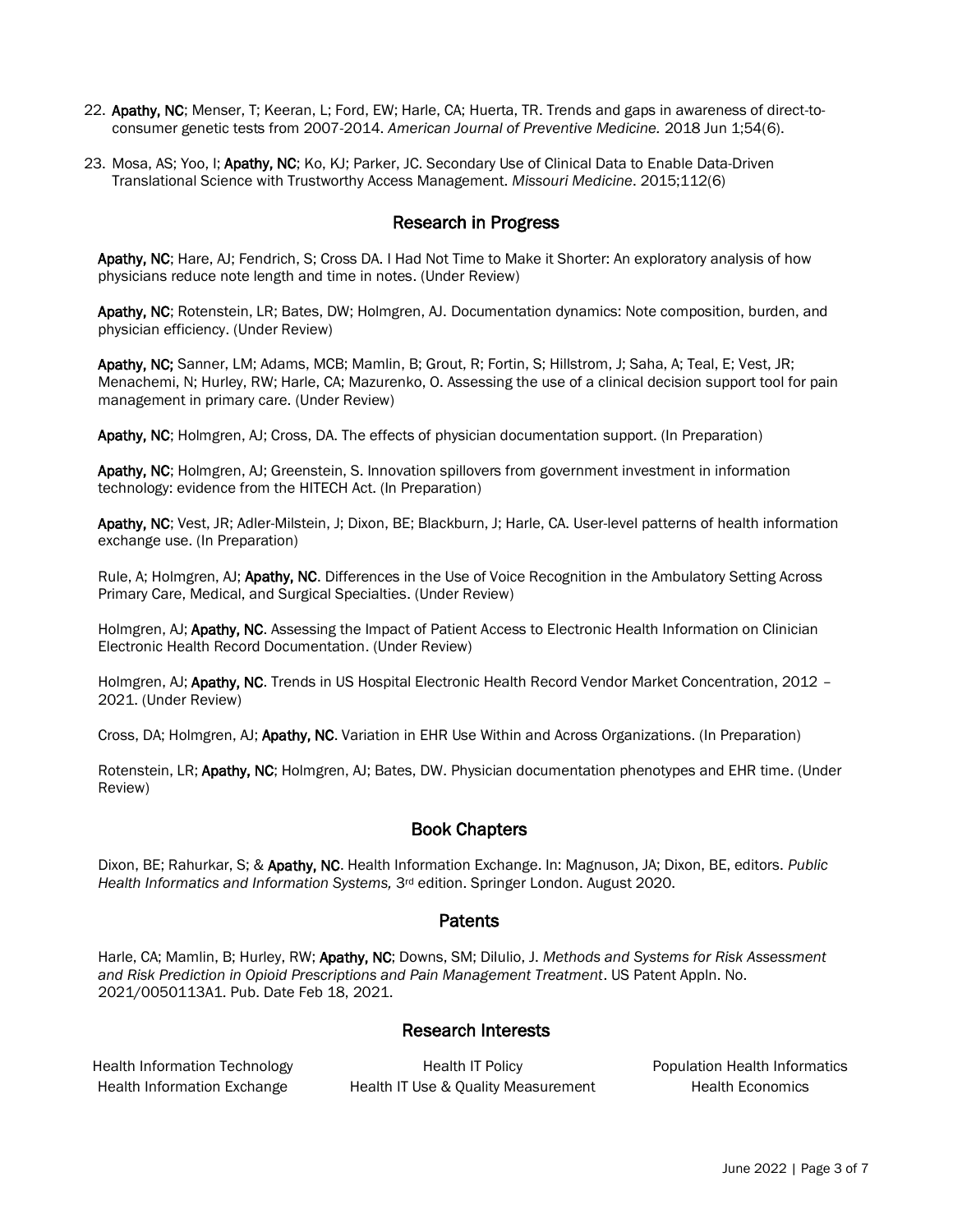## Invited Speaking

National Academy of Medicine [Clinician Wellbeing Convening on Reducing Documentation Burden,](https://nam.edu/event/reducing-documentation-administrative-burden-for-clinician-well-being/) Jan. 2022 The Practice of Medicine: MIPS and the Social Determinants of Health, Oct. 2020 *[Health Affairs](https://www.healthaffairs.org/do/10.1377/he20201013.694857/full/)* Event

## Honors & Awards

Delta Omega (Public Health Honors Society) and the Communication of the April 2020 Med About Data Hackathon (Haifa, Israel) – Second Place March 2019 March 2019 IUPUI University Fellowship **Aug. 2016** – Jul. 2017 Population Health Leadership Development Program Jan. 2015 – Dec. 2015 **Cerner Masters Award Aug. 2014 Aug. 2014** 

# Peer-Reviewed Conference Presentations & Papers

- 1. Mazurenko, O; Sanner, LM; Apathy, NC; Mamlin, BW; Menachemi, N; Adams, MCB; Hurley, RW; Erazo, SF; Harle, CA. Recruiting primary care providers electronically as research subjects during the COVID-19 pandemic. *Annual Meeting of the Academy of Management.* August 2022.
- 2. Apathy, NC; Hare, AJ; Fendrich, S; Cross DA. Early Changes in Billing and Notes after Modifications to Evaluation & Management Visit Guidelines. *American Society of Health Economists Annual Conference*. June 2022.
- 3. Apathy, NC; Hare, AJ; Fendrich, S; Cross DA. What gives? Changes in clinical documentation composition as physicians shorten notes. *AcademyHealth Annual Research Meeting.* June 2022.
- 4. Apathy, NC; Sanner, LM; Cistola, A; Hurley, RW; Adams, MCB; Harle, CA; Mazurenko, O. Assessing the Use of a Clinical Decision Support Tool for Pain Care Information in Primary Care. *AcademyHealth Annual Research Meeting.* June 2022.
- 5. Cross, DA; Apathy, NC; Holmgren, AJ. Variation in EHR Use Within and Across Organizations. *AcademyHealth Annual Research Meeting.* June 2022.
- 6. Rotenstein, LR; Apathy, NC; Holmgren, AJ; Bates, DW. Physician documentation phenotypes and EHR time. *AcademyHealth Annual Research Meeting.* June 2022.
- 7. Kuznetsova, M; Apathy, NC; Holmgren, AJ. Association between Proximity to a Regional Extension Center and Adoption of Advanced Information Technology Functions by Critical Access Hospitals. *AcademyHealth Annual Research Meeting.* June 2022.
- 8. Apathy, NC; Yan, X; Moore, C; Holmgren, AJ; Sinha, A. New Frontiers in Audit Log Data Research. *American Medical Informatics Association Clinical Informatics Conference*. May 2022.
- 9. Apathy, NC; Hare, AJ; Fendrich, S; Cross DA. Early Changes in Billing and Notes after Modifications to Evaluation & Management Visit Guidelines. *American Medical Informatics Association Clinical Informatics Conference*. May 2022.
- 10. Apathy, NC; Hare, AJ; Fendrich, S; Cross DA. What gives? Changes in note composition as physicians shorten notes. *American Medical Informatics Association Clinical Informatics Conference*. May 2022.
- 11. Apathy, NC; Rotenstein, LR; Bates, DW; Holmgren, AJ. EHR Documentation Tools and Physician Efficiency. *American Medical Informatics Association Clinical Informatics Conference*. May 2022.
- 12. Rotenstein, LR; Apathy, NC; Holmgren, AJ; Bates, DW. EHR Documentation Patterns and Time on the EHR Across Specialties: A National, Cross-Sectional Study. *American Medical Informatics Association Clinical Informatics Conference*. May 2022.
- 13. Apathy, NC; Sanner, LM; Cistola, A; Hurley, RW; Adams, MCB; Harle, CA; Mazurenko, O. Assessing the Use of a Clinical Decision Support Tool for Pain Care Information in Primary Care. *American Medical Informatics Association Clinical Informatics Conference*. May 2022.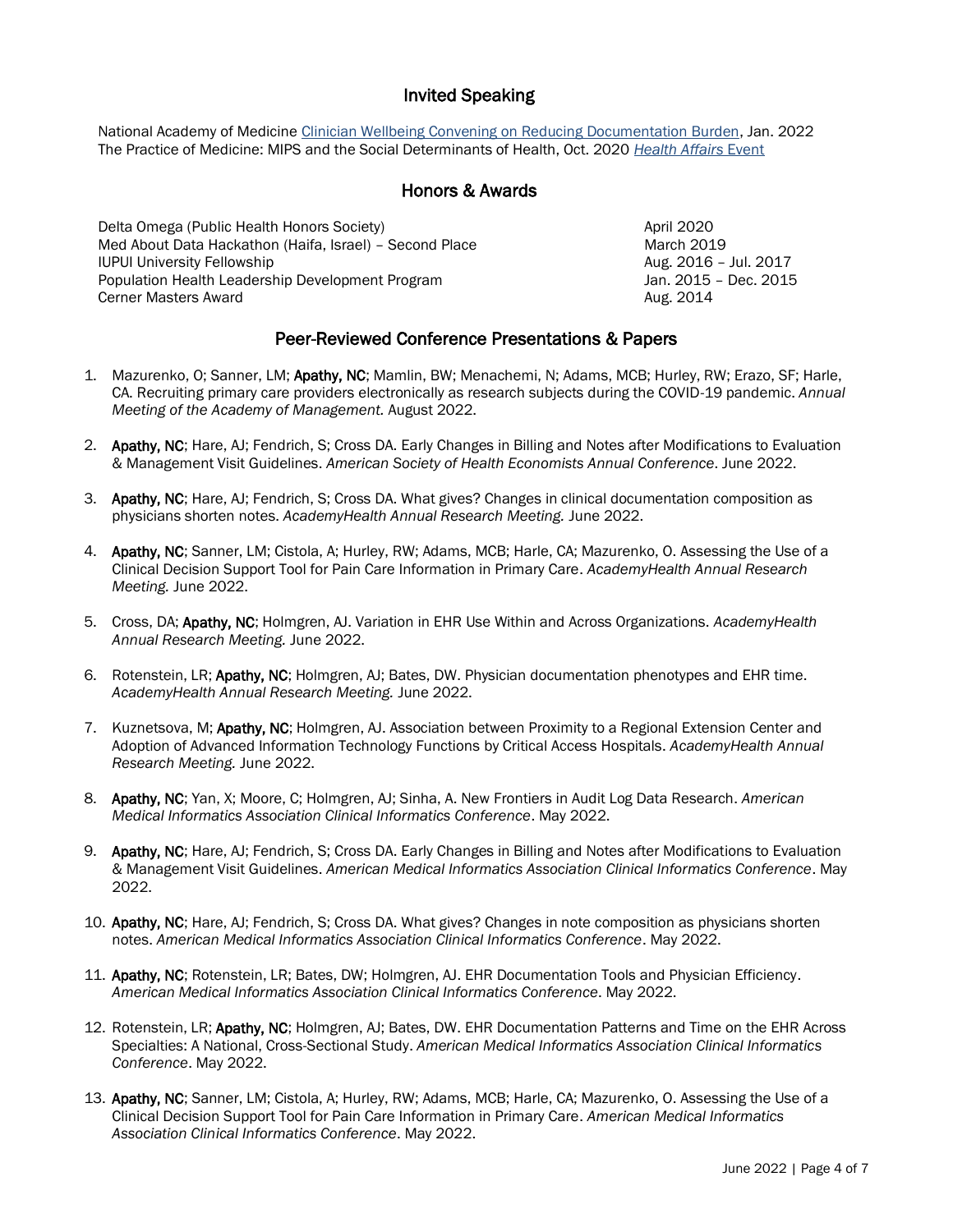- 14. Apathy, NC; Holmgren, AJ; Greenstein, S. Spillover Effects from the HITECH Act on Innovation in Medical Informatics. *American Medical Informatics Association Annual Symposium.* Nov 2021.
- 15. Apathy, NC; Holmgren, AJ; Adler-Milstein, J. Meaningful Use and the Digital Divide After a Decade. *AcademyHealth Annual Research Meeting*. June 2021.
- 16. Apathy, NC; Holmgren, AJ; Werner, RM. Growth in Health Information Exchange with ACO Market Penetration. *AcademyHealth Annual Research Meeting.* June 2021.
- 17. Apathy, NC; Holmgren, AJ; Werner, RM. Growth in Health Information Exchange with ACO Market Penetration. *AHRQ NRSA Trainees Research Conference.* June 2021.
- 18. Apathy, NC; Holmgren, AJ; Greenstein, S. Innovation spillovers from government investment in information technology: evidence from the HITECH Act. *Conference on Health Information Technology & Analytics.* Oct 2020.
- 19. Apathy, NC. Team-based measures of health information exchange. *Kentucky Bluegrass and Indiana Chapters of HIMSS Annual Conference.* July 2020.
- 20. Apathy, NC; Vest, JR; Adler-Milstein, J; Dixon, BE; Blackburn, J; Harle, CA. Health information exchange in primary care: use among teams. *National Library of Medicine Informatics Training Conference.* June 2020.
- 21. Apathy, NC; Vest, JR; Adler-Milstein, J; Dixon, BE; Blackburn, J; Harle, CA. Factors related to primary care use of health information exchange. *AcademyHealth Annual Research Meeting*. June 2020.
- 22. Apathy, NC; Roberts, A; Hayden, R; Harle, CA; Vest, JR, Visualizing patient-level risk factors from clinical risk prediction algorithms. *American Medical Informatics Association Clinical Informatics Conference*. May 2020.
- 23. Apathy, NC; Vest, JR; Menachemi, N; Morea, JG; Harle, CA. Differing patterns in frequency of electronic health records documentation among clinicians following the replacement of a legacy EHR system. *American Medical Informatics Association Annual Symposium*. Nov. 2019
- 24. Apathy, NC; Yeager, VA. Training Motivations Among Public Health Workers. *American Public Health Association Annual Meeting.* Nov. 2019.
- 25. Apathy, NC. Association between physician usage of health information exchange and quality measures. *National Library of Medicine Informatics Training Conference.* June 2019
- 26. Apathy, NC; Vest, JR; Menachemi, N; Morea, JG; Harle, CA. Impact of Transitioning from a Homegrown to a Commercial EHR on User Satisfaction. *AcademyHealth Annual Research Meeting*. June 2019
- 27. Apathy, NC; Everson, J. Variations in Primary Care Provider Competition Indices across Commonly Used Data Sources. *AcademyHealth Annual Research Meeting*. June 2019
- 28. Apathy, NC; Harle, CA. Patient consent policies for state health information exchange and level of provider exchange. *American Medical Informatics Association Annual Symposium*. Nov. 2018
- 29. Apathy, NC. Measurement of Health Information Exchange & Interoperability. *National Library of Medicine Informatics Training Conference.* June 2018
- 30. Balio, CP; Apathy, NC; Wiley, K; Holmes, A. The association between usual source of care at a patient-centered medical home and high-expense service utilization. *AcademyHealth Annual Research Meeting*. June 2018
- 31. Harle, CA; Anders, S; Apathy, NC; Cook, RL; Danielson, EC; DiIulio, J; Downs, SM; Hurley, RW; Mamlin, BW; Militello, LG. Designing a user-centered electronic health record decision support system for guidelineconcordant opioid prescribing. *AcademyHealth Annual Research Meeting*. June 2018
- 32. Apathy, NC; Vest, JR; Menachemi, N; Putz, JW; Morea, JG; Harle, CA. Differing patterns of satisfaction and perception among clinical and non-clinical users following replacement of a legacy EHR system. *American Medical Informatics Association Annual Symposium*. Nov. 2017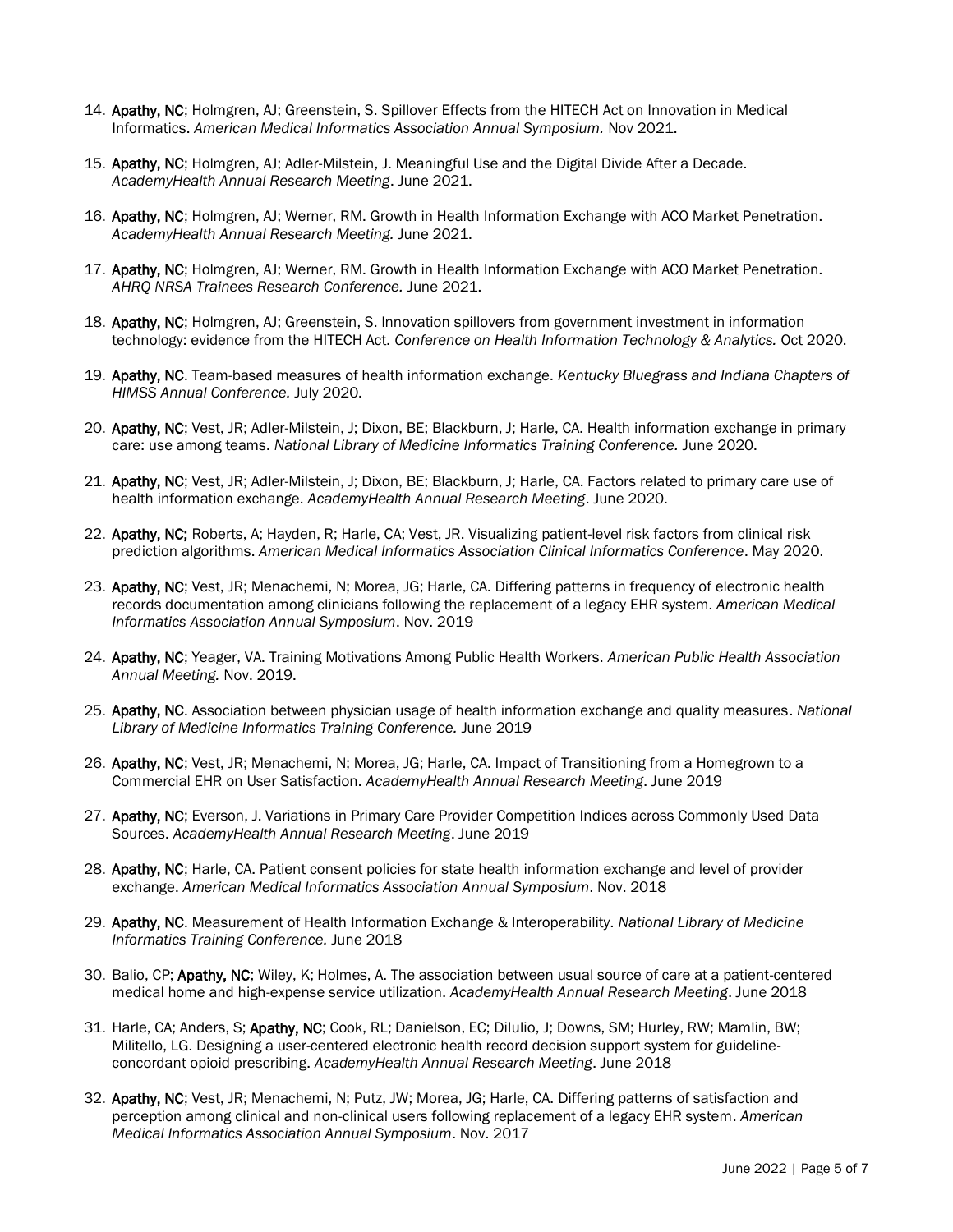- 33. Apathy, NC; Vest, JR; Menachemi, N; Harle, CA. Changes in user perceptions of their electronic health record following the replacement of a legacy system: a longitudinal analysis. *AcademyHealth Annual Research Meeting*. June 2017
- 34. Bako, AT; Apathy, NC; Vest, JR; Harle, CA. User concerns following replacement of a legacy electronic health record: A longitudinal qualitative study*. AcademyHealth Annual Research Meeting*. June 2017
- 35. Apathy, NC; Balio, CP; Danek, RL. Underrepresentation of health information technology studies in the context of accountable care organizations: Using the HSRProj database*. AcademyHealth Annual Research Meeting*. June 2017
- 36. Apathy, NC; Mosa, AS; & Ko, KJ. Protecting Patient Data and Maintaining Site Autonomy: Managing Project Access in a Multi-Site i2b2 Database*. American Medical Informatics Association Annual Symposium*. Nov. 2014

#### Professional Memberships

| American Medical Informatics Association (AMIA)         | 2013 - Present |
|---------------------------------------------------------|----------------|
| AcademyHealth                                           | 2016 – Present |
| American Public Health Association                      | 2019 - Present |
| Health Information & Management Systems Society (HIMSS) | 2016 - 2021    |

#### Open Source Software & Web Applications

| ncaMisc R package                                            | rvest, ggplot2, scholar, etc. v0.1.0 released April 2022                                                       |                             |
|--------------------------------------------------------------|----------------------------------------------------------------------------------------------------------------|-----------------------------|
|                                                              | Set of R functions that I use in my research projects, available for others to install via GitHub:             |                             |
|                                                              | github.com/nateapathy/ncaMisc. Features Google Scholar scraping function & ggplot2 theme                       |                             |
| <b>Economics Seminar Diversity</b>                           | RShiny Dashboard w/ ggplot2 v2.0.0 deployed August 2019                                                        |                             |
|                                                              | Interactive visualizations of invited seminar speakers to examine representation of female and under-          |                             |
|                                                              | represented minority economists at university economics departments                                            |                             |
|                                                              | CHF Risk Prediction Tool (Demo) RShiny, random Forest, & ggplot 2 v1.2.1 deployed March 2019                   |                             |
|                                                              | Interactive visualization of risk scores for CHF at the population level, with option to view individual level |                             |
| risk factors underlying low, rising, or high-risk prediction |                                                                                                                |                             |
| <b>Opioid Prescribing Rate</b>                               | RShiny, ggplot2, & leaflet                                                                                     | v2.0.0 deployed August 2018 |
| <b>Visualization Tool</b>                                    |                                                                                                                |                             |
|                                                              | Interactive mapping visualization of CDC prescribing rates and changes over time by county and state           |                             |
| EHR Survey Response Visualizer RShiny & ggplot2              |                                                                                                                | V2.0.0 released Dec 2018    |
|                                                              | Interactive tool to analyze responses to a user satisfaction survey administered during an electronic          |                             |
|                                                              | health record transition at a large public safety net hospital                                                 |                             |
|                                                              |                                                                                                                |                             |

#### **Teaching**

| H320: Health Systems Administration  | Guest Lecturer                | <b>Fall 2019</b>         |
|--------------------------------------|-------------------------------|--------------------------|
| H325: Health Information Technology  | Instructor (rating: $4.7/5$ ) | Fall 2018, Fall 2019     |
| Management & Policy                  |                               |                          |
| E335: Chronic Disease Epidemiology   | <b>Guest Lecturer</b>         | Spring 2018              |
| H628: Healthcare Information Systems | <b>Teaching Assistant</b>     | Spring 2017, Spring 2019 |